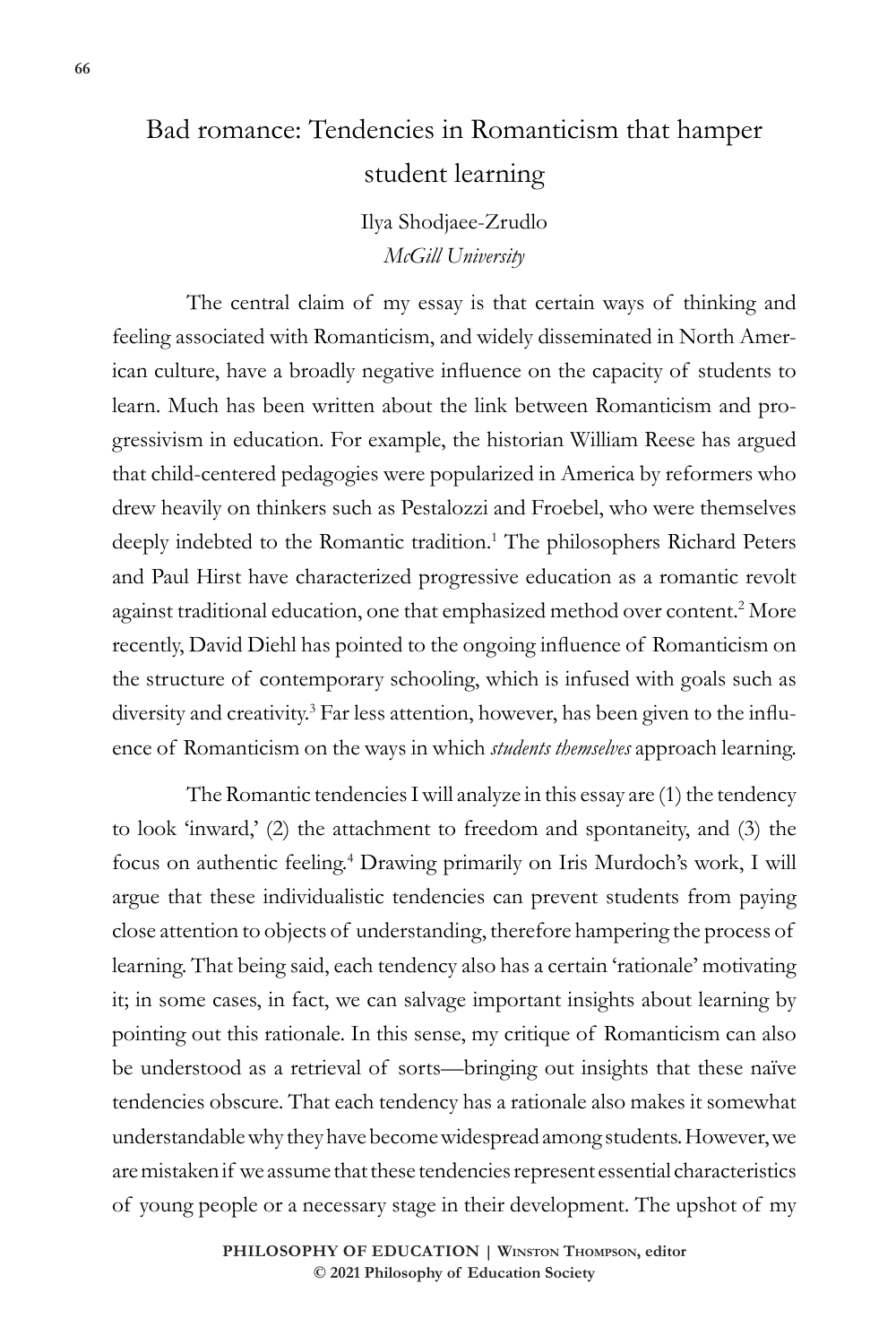analysis is that, if educators become more conscious of these tendencies and the motivations underlying them, they will be better equipped to assist students to develop more effective attitudes towards learning.

## THE TENDENCY TO LOOK 'INWARD'

Charles Taylor associates Western modernity with an "inward turn" in our truth- and knowledge-seeking sensibilities.<sup>5</sup> For Plato, by contrast, knowledge was obtained by contemplating the Forms. While Taylor argues that the inward turn began well before the dawn of Romanticism, he suggests that the latter accentuated this tendency and added to it the idea that each of us has "inner depths" with dark and unexplored recesses.<sup>6</sup> These developments combined to fortify a tendency to look 'inward' when engaging in the quest for knowledge. When confronted with a new idea, we now tend to ask ourselves, 'What do *I* think about this?' as opposed to, 'Is it true?' Iris Murdoch reminds us that Kant himself presents a version of this tendency in the *Grundlegung* in his portrait of the man "who confronted even with Christ turns away to consider the judgment of his own conscience and to hear the voice of his own reason."7 In other words, the 'inward turn' is manifest in Kant's conviction that, confronted with the truth itself, one still ought to consult oneself to confirm that it is indeed the truth. This tendency is of course exacerbated when we are under the thrall of a disenchanting naturalism that banishes meaning from the world, confining it to our minds and/or hearts. If we take the natural-scientific picture of the world to be the only objectively meaningful one, we may be inclined to think that there is nothing 'out there' to understand per se, since we ourselves 'project' meaning onto the world.<sup>8</sup>

This tendency to look inward can interfere with our ability to properly 'attend' to objects of understanding, most of which are 'outside' of us in an important sense. Murdoch illustrates the link between 'attention' and understanding through the example of learning a new language (Russian in her case): "My work is a progressive revelation of something which exists independently of me. Attention is rewarded by a knowledge of reality. Love of Russian leads me away from myself towards something alien to me, something which my consciousness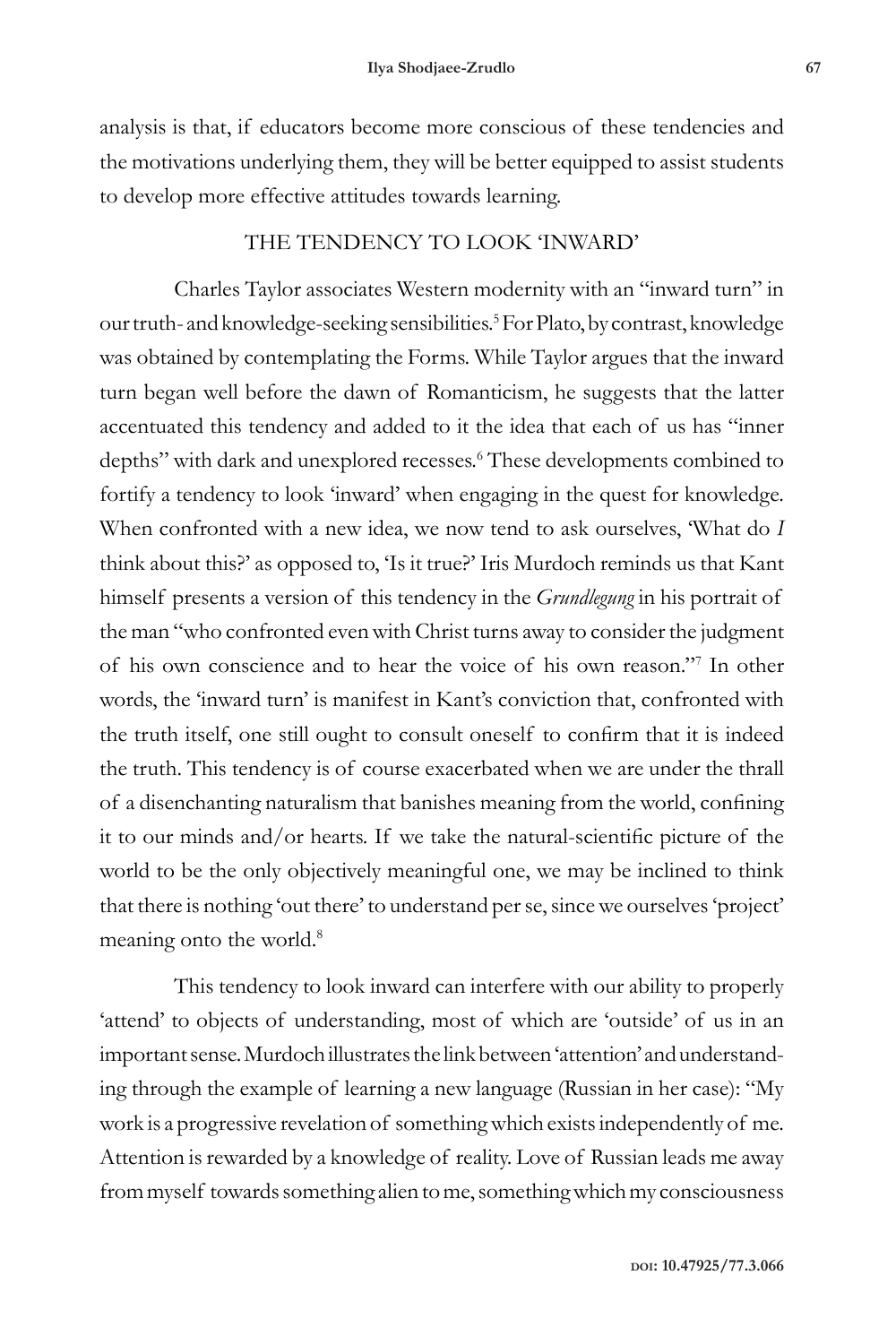#### **68 Bad romance**

cannot take over, swallow up, deny, or make unreal."9 There is therefore a sense in which to look 'inward' when confronting objects of understanding is a mistake. If our instinct when confronting an 'alien' object is to retreat 'inside' to consult ourselves, our attention appears to be misplaced. In fact, we will not be able to do *justice* to objects of understanding if we do not pay very close attention to them and instead turn inward to ask ourselves, 'what do *I* think?' Murdoch argues that true learning both requires and encourages a gradual lessening of the attention we naturally prefer to give to ourselves—a process which she calls "unselfing."<sup>10</sup> She describes this as a difficult and ultimately moral exercise that both demands and helps us develop virtues such as humility.

We can appreciate Murdoch's insight without denying that there is in fact a sense in which meaningful learning *does* necessitate an inner process. In order to seriously attend to an object of understanding outside of oneself, one does, after all, have to consider it in light of one's present conceptual framework. The problem is when we deny *reality* to the objects of learning, in the sense that we fail to take note of the light they themselves shed on our consideration of them and measure them *only* according to our own lights—which are, especially in the case of students, still in the process of formation. Important objects of understanding, outside of us, can and should improve the quality of 'our own lights.' Drawing on Gadamerian hermeneutics, Paul Fairfield puts it like this: "One acquires new items of knowledge by absorbing them within a prior framework of language and experience, a framework that is in turn modified by the addition."11 If we do not allow new objects of understanding to 'modify' our own framework, it is unlikely that we will be able to appreciate novel insights.

In addition to making it difficult for students to focus their attention on objects of understanding 'outside of them,' the inward turn can also take a tragic turn, so to speak, and slide into relativism and pessimism. From the perspective of some of the more "unbridled" Romantics, 12 who emphasized the indomitable will and assumed that the universe had no intelligible structure, the very term "understanding" no longer fits, because "here there is no object, there is only the subject, thrusting itself forward."13 Given this perspective, there is no point in exercising the power of understanding: "to attempt to see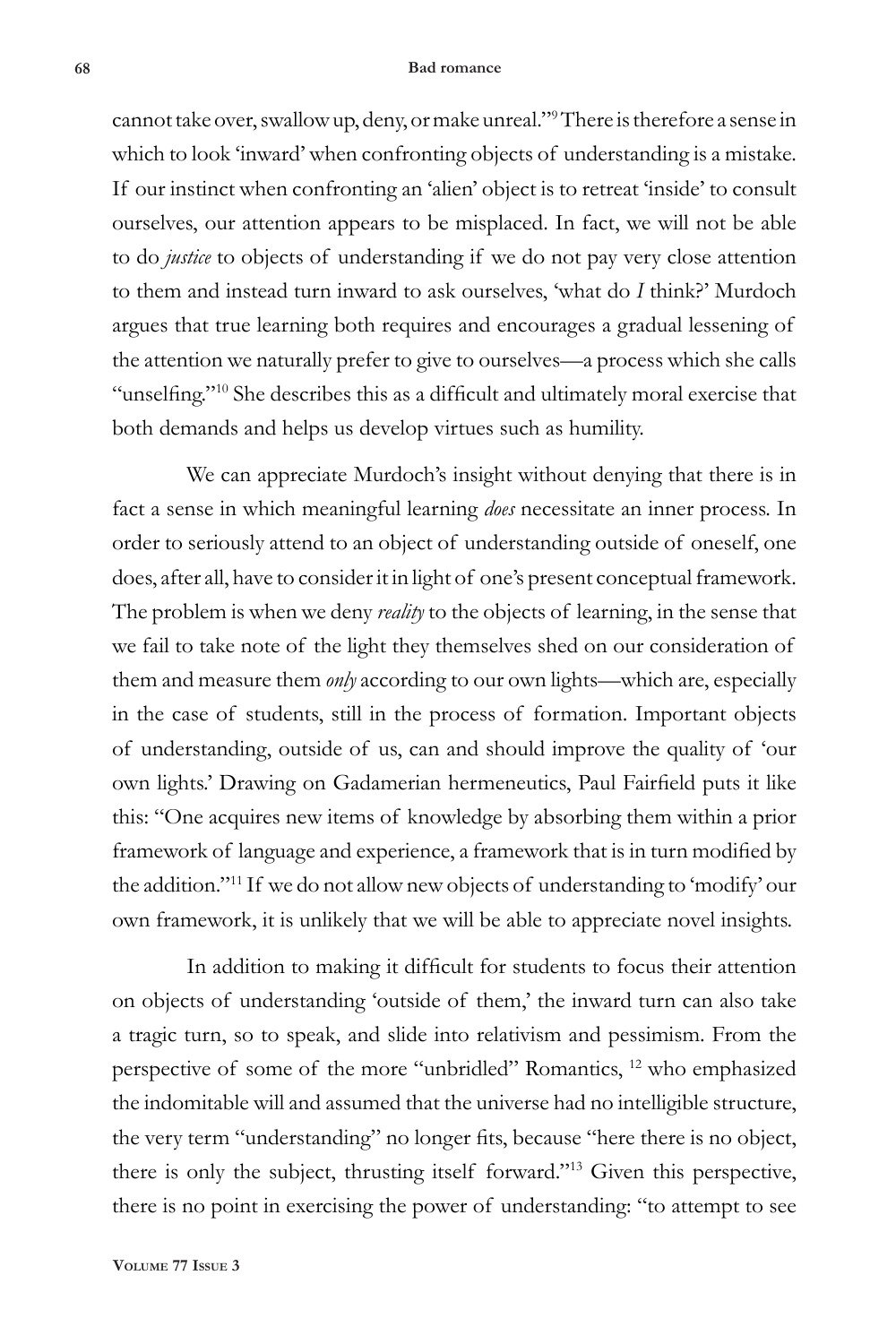things as submissive to some kind of intellectualisation, some sort of plan, to attempt to draw up a set of rules, or a set of laws, or a formula, is a form of self-indulgence."<sup>14</sup>

Douglas Yacek describes how relativism and pessimism can be seen as "corruptions of reason."15 He argues that relativism "has become a widespread rational pathology of the modern world, one that results when our (justified) embrace of values pluralism overextends into the epistemic domain."16 As a result, we find it difficult to seriously consider the reasonable claims put forward by various objects of understanding; they are unable to get a purchase on us. Pessimism is described as "a global loss of confidence in the powers of reason," and results in a "listless detachment" from rational inquiry.<sup>17</sup> Why put so much effort into understanding when reality itself is either unstructured or beyond our power of understanding? 'Everyone has their own opinion,' as we often hear among students who disengage from classroom discussion. Clearly, pessimism and relativism both interfere with the process of understanding.

Murdoch speaks to the rationale behind relativism and pessimism and offers us some ideas as to how we might overcome them. Attention to that which is outside of us, especially other people, quickly loosens the hold of any kind of "false unity," helping us recognize "the great surprising variety of the world."18 Recognizing plurality is therefore a moral and intellectual achievement. As Yacek suggested above, however, this achievement can sometimes descend into full-blown relativism. With regard to pessimism, Murdoch indicates that we need to find out how to "connect the realism which must involve a clear-eyed contemplation of the misery and evil of the world with a sense of an uncorrupted good without the latter idea becoming the merest consolatory dream."19 In terms of solutions, Murdoch suggests that "the intellect naturally seeks unity; and in the sciences, for instance, the assumption of unity consistently rewards the seeker."20 Similarly, pointing to the connections we can discover between the virtues, she indicates that "reflection rightly tends to unify the moral world, and that increasing moral sophistication reveals increasing unity."21 The certitude that there is an order to things—that, fundamentally, reality is one, $^{22}$  and that this can be increasingly perceived at higher levels of understanding—keeps relativism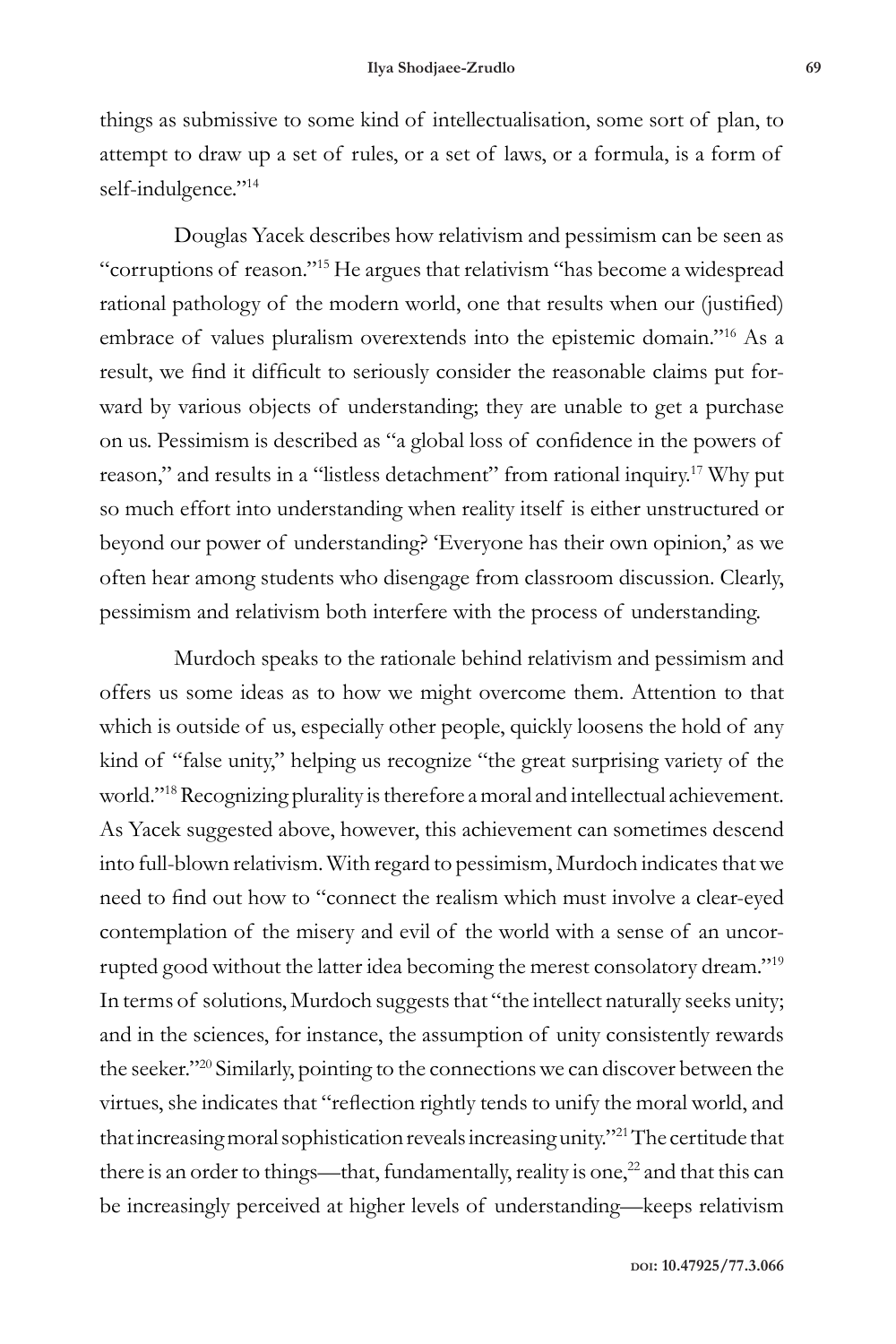and pessimism at bay and enables understanding to proceed.

# THE ATTACHMENT TO FREEDOM AND SPONTANEITY

Carving out moral and intellectual space for freedom and spontaneity was a major concern for the Romantics. There were at least two motivations for this. One was the gradual encroachment of a natural-scientific and deterministic picture of reality that would, in theory, leave little room for free will. Kant, for example, is worried about this, especially in his moral philosophy, where the 'good will' plays such an important role.<sup>23</sup> The other was the conforming pressure of traditional authorities and social convention, but also, for some Romantics, of reason itself. Combined with a modern sense of justice and liberty, nearly all rules and authorities can be seen as unjustified restrictions on one's freedom. The solution is to carve out a space for spontaneous, natural self-expression, free from the stultifying effects of outside pressures.<sup>24</sup>

One potential issue with this suspicious attitude towards authority is that there is a sense in which a genuine object of understanding is an 'authority' vis-à-vis the student. To return to Murdoch's example: "If I am learning, for instance, Russian, I am confronted by an authoritative structure which commands my respect."<sup>25</sup> It is easy for the sensibility I described above to (mistakenly) identify objects of understanding as *oppressive* authorities that might quash one's freedom and spontaneity. A peculiar kind of resentment can build up toward certain concepts to which one is being introduced as a student (or toward the teacher as the conveyor of these concepts). I might think, for example, that I am being tyrannized by the Pythagorean theorem— 'why is it making my life so difficult?' —or that learning rules of grammar is squeezing out my ability to be spontaneous, confining me in every direction. This way of relating to objects of understanding obviously interferes with learning.

In this connection, David Bakhurst has argued, drawing on John Mc-Dowell's work, that 'responsiveness' is an important feature of the life of reason: we need to be responsive to reasons (again, existing 'out there') for thinking or doing this rather than that.<sup>26</sup> To be able to understand a given object, a student needs to be *receptive* to it—to let it shape his or her thinking. This notion of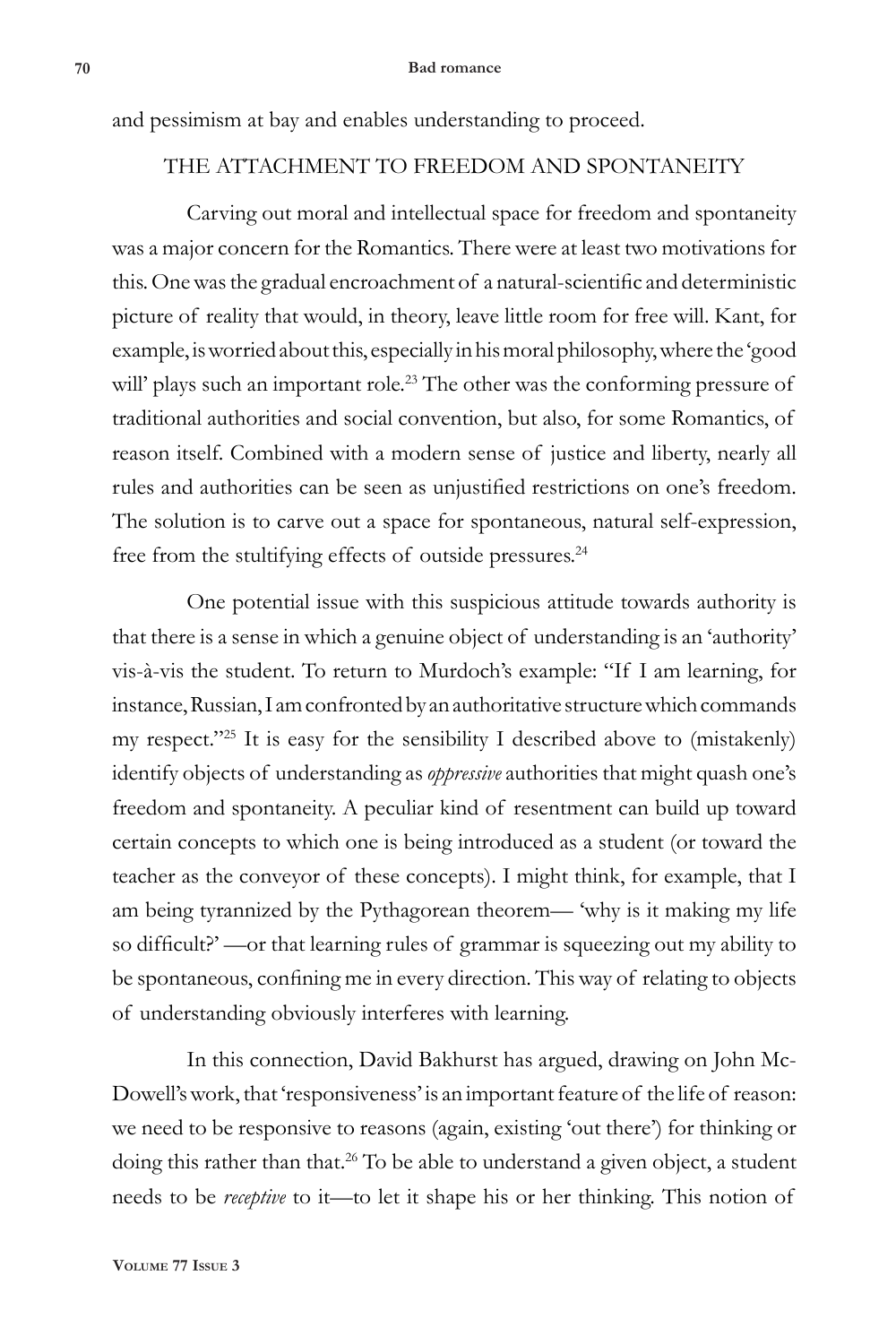receptivity can seem to be in tension with the ideals of freedom and spontaneity. However, to assume that yielding to the object in this way entails a diminishment of freedom is to hold a rather narrow view of freedom. In fact, if we think carefully about the process of learning something, we come to see that the freedom of the learner is a necessary ingredient: when we recognize some new insight, we still need to *make it our own* by integrating it into our conceptual framework, to return to Fairfield's point above. To do so requires free effort on the part of the learner—the integration of new concepts can be facilitated by a teacher, but it cannot properly be imposed upon a student. A student may be forced to memorize a fact or piece of information but cannot be compelled to understand a profound insight.

On a related note, Louis Arnaud Reid distinguishes between three kinds of freedom and suggests that all three have a place in education, if they are properly related to one another. He illustrates this in the following phrase, which includes all three freedoms: "We must leave children a large measure of freedom that they may be free to become (or not become) free."27 The first kind is freedom from external restraint (such as might be imposed by an authoritarian teacher), while the second refers to freedom of choice (say, the effort the student puts into learning). The third and most important freedom is "attained when, being in some measure released from restrain, and having exercised one's freedom of thinking and choosing, one attains, or 'wins,' or 'enters into,' a state of 'freedom' which is achieved through voluntary acceptance of some kind of *order* or *law*."28 In terms entirely congenial to Murdoch's outlook, Reid argues that submission to the discipline of a given craft, art, or other discipline endows us with new powers and opens up new possibilities for thought and action—it grants us more freedom. For example, by freely submitting to the discipline of reading great works of literature, my linguistic palette expands, granting me access to new ways of thinking and feeling well beyond my previous confined state. A naively Romantic sensibility that opposes freedom to discipline or authority obscures these insights entirely from view.

### THE FOCUS ON AUTHENTIC FEELING

Romanticism also encouraged us to pay close attention to authentic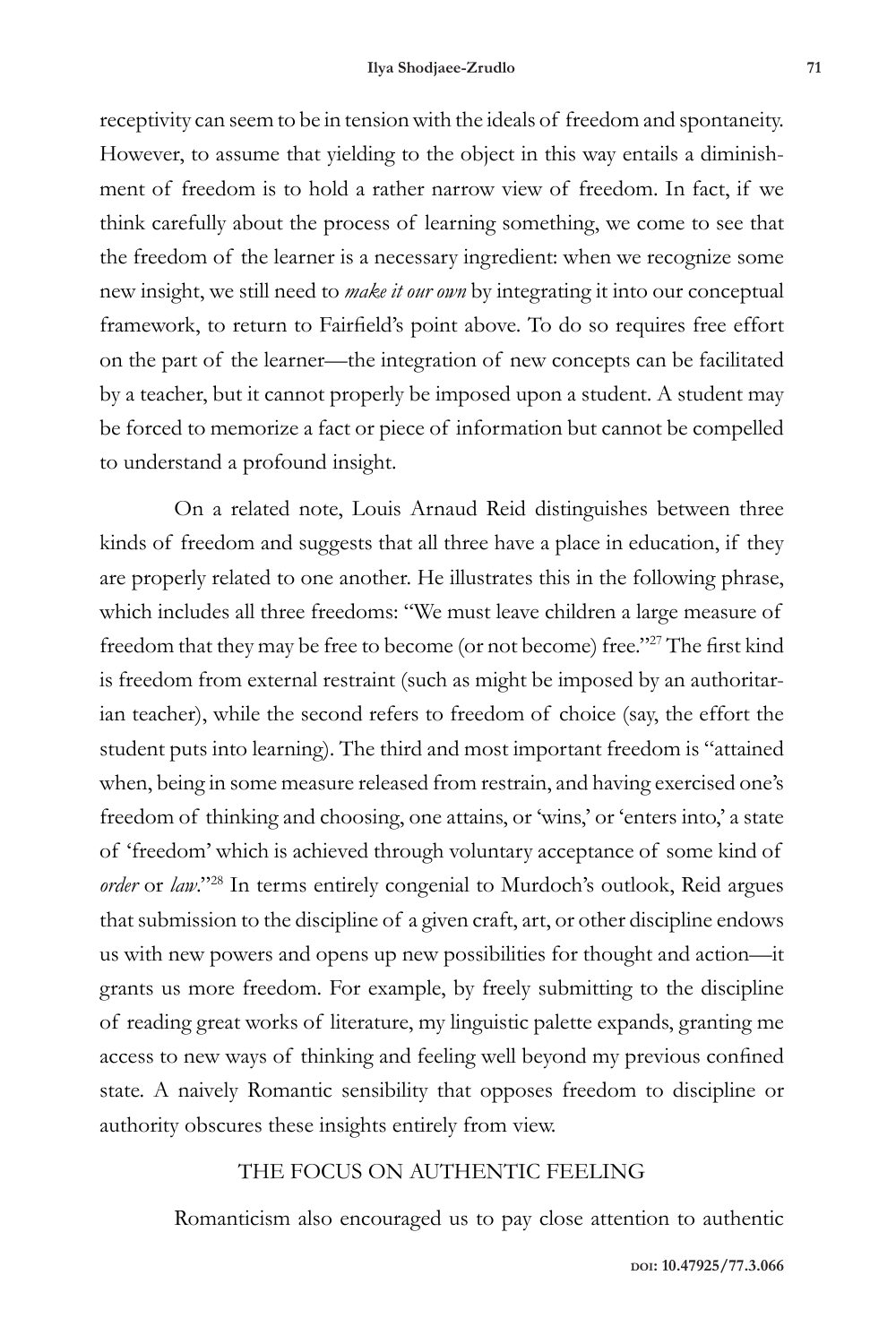feeling. Drawing on Berlin again: "Since we must be free, and since we must be ourselves to the fullest possible degree, the great virtue—the greatest virtue of all—is what existentialists call authenticity, and what the Romantics called sincerity."<sup>29</sup> This orientation tends to exalt feelings over reason, reifying a crude dichotomy between the two. How does this sensibility interfere with the process of understanding?

Bialystok and Kukar point out that the focus on authenticity in education (conveyed in slogans such as 'Be yourself!') may "give students the message that any beliefs or inclinations are morally acceptable, as long as they listen to their 'inner voice'."<sup>30</sup> The irony here is that some of the inclinations young people hold, especially in a materialistic culture, can be traced to various forms of commercial propaganda—they do not necessarily well up from a pure source within. Even if a belief or inclination really did arise from within, this is not necessarily a marker of its truth or goodness. An inclination to be selfish or feel entitled, for example, would certainly distort one's 'inner voice.' To assume that everything that wells up from within is good or true may prevent us from progressing epistemically or morally. Moreover, if one's chief criteria when it comes to truth is how one 'feels' about a given item of knowledge, one will likely struggle to connect with important objects of understanding. In general, learning often (though not necessarily) involves some degree of struggle, difficulty, or discomfort;<sup>31</sup> if I am overly focused on how I feel about this, especially if I have imbibed from my culture a fear of discomfort, I might be erecting barriers to my own learning.

Far from being irrelevant to the process of understanding, however, the emotions and passions are a vital part of it. Richard Peters argues that emotions are forms of cognition and involve appraisals of the conditions in which we find ourselves.32 In some cases, particular emotions might be unwarranted. I can imagine a case in which I am angry, but that, upon further reflection, I assess the situation afresh and realize that there was no reason for me to be angry—the emotion then gradually dissipates. In this case, one could say that reason has triumphed over emotion, but one could equally say that other passions aided in my reflection: say, my desire for the truth. Fostering understanding therefore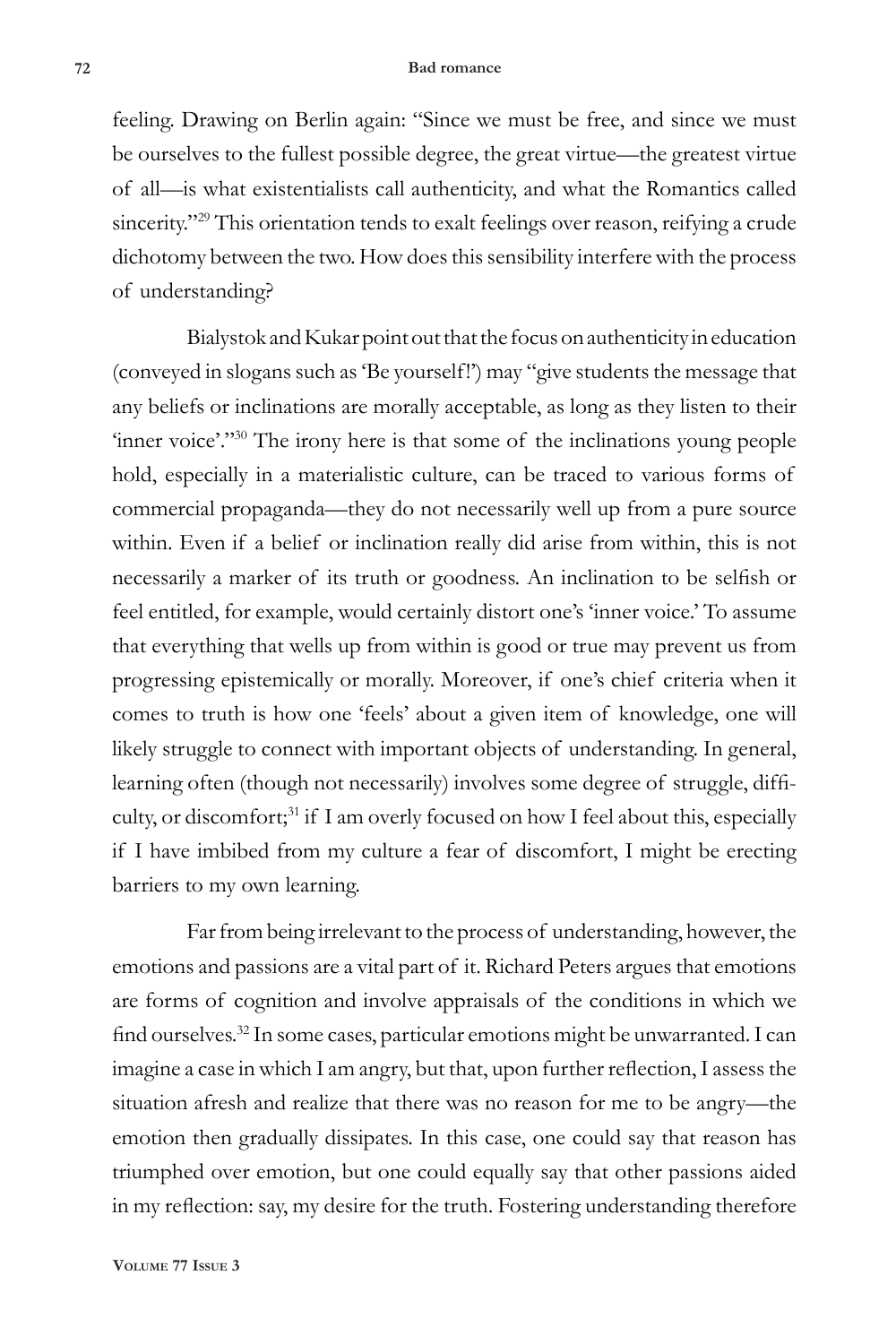involves developing *the right kinds* of emotions and passions. How would we connect with objects of understanding at all without a passionate concern for the truth—what Murdoch calls truthfulness?33 How could we excel in analytical chemistry without a hatred of inaccuracy and a love of precision? This perspective helps us preserve the Romantic insight that feelings matter, but without placing them in opposition to reason, or jettisoning reason entirely; what emerges is a less intellectualistic or rationalistic conception of the life of reason, one that includes what Peters called "the passionate side of the life of reason."34

Closely tied to the idea of authenticity, Taylor argues that the Romantic period also brought with it the conviction that our individual differences "entail that each one of us has an original path which we ought to tread" and that we need to "live up to our originality."<sup>35</sup> It is easy to see the link between this conviction and statements we sometimes hear from students, such as, 'I'm not a math person' or 'I'm more of a visual learner.' The idea of 'learning styles' which, although it persists in various spheres, has been thoroughly debunked as a myth—is certainly tied to this tendency within Romanticism.36 As should be obvious, coming to think that one learns better according to a certain *style* can certainly interfere with the process of understanding: it can cause one to erect obstacles to essential educational practices (e.g., reading) that do not 'match' with one's supposed learning style.

Not infrequently, placing too much attention on one's uniqueness can also drag young people into a kind of solipsism where they become convinced that no one understands them better than themselves. (I have heard this from many students.) A little reflection is sufficient to question this conviction. We are not typically transparent to ourselves, especially in certain moods. Often, for example, our parents or close friends will have a better grasp of what is happening to us, how we are feeling, or what we need, than we ourselves do. Even someone who does not know us very well may—if they have a good sense of the kinds of forces at work in our environment and a lot of experience conversing with people our age—be able to understand us better than we are able to at a given moment.

It is of course true that we are each unique. However, it is equally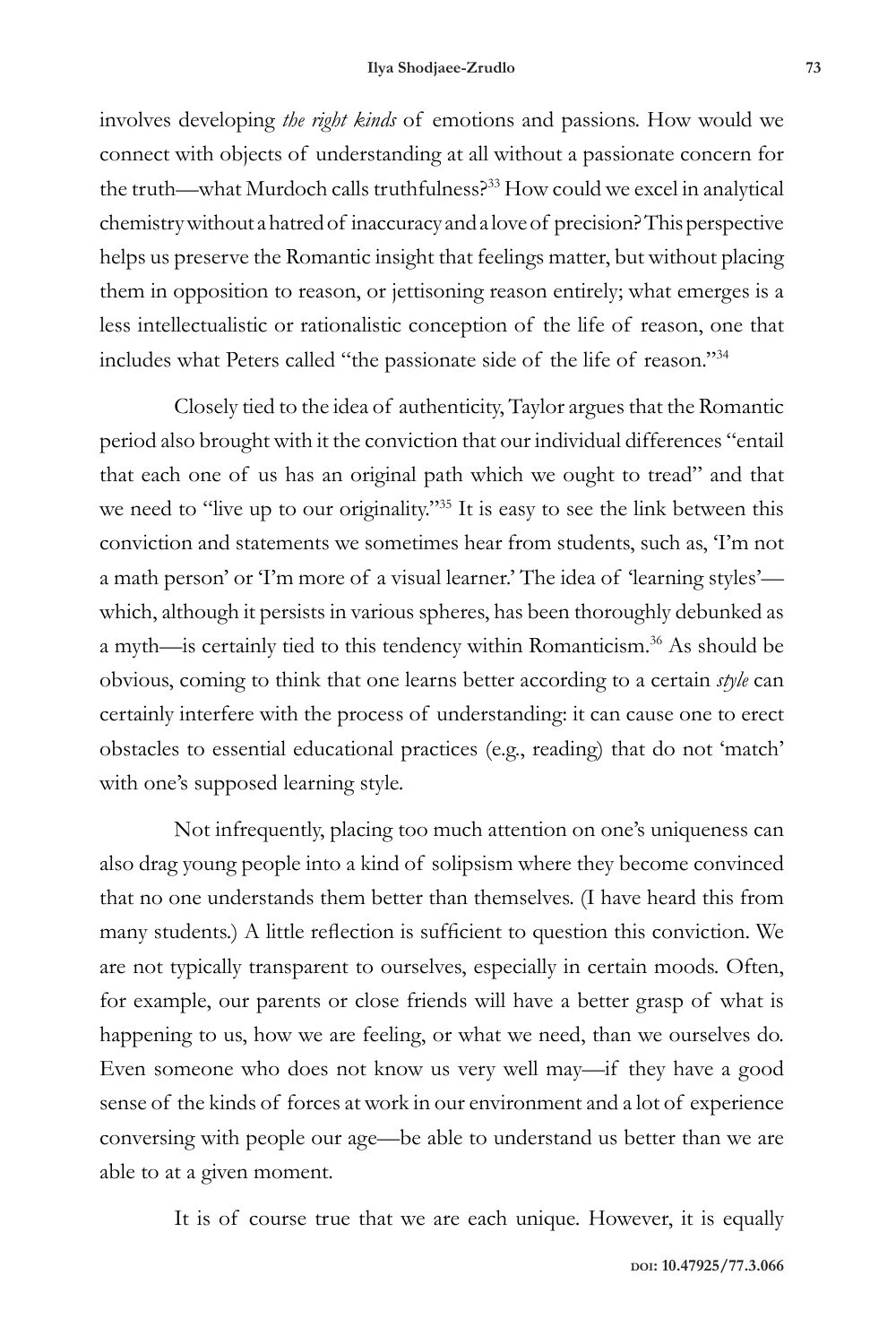#### **74 Bad romance**

true that all of us, as human beings, have a great deal in common. To overemphasize our uniqueness may obscure the ways in which we are alike. Bakhurst, drawing on Sebastian Rödl's work, suggests that a broad education can offer us self-knowledge—not necessarily that we are '*one* of a kind' but that we are 'one of *a kind*': "light cast on the nature of the human condition by the study of literature, history, politics, biology, and so on should increase our understanding of the kinds of beings we are and thereby enhance our self-understanding. To understand your particularity, you have to understand yourself as one of a kind, as a human being."37 Thus, even the quest for self-understanding, which might be conceived of as an inward quest, turns out to depend on our ability to connect with relevant objects of understanding 'out there,' scattered among various disciplines such as literature and history.

Murdoch would agree with Bakhurst. She might add that it is not morally or intellectually helpful to pay so much attention to our own, unique selves. The objects of our attention, she explains, have a great deal of influence on the quality of our consciousness and our ability to grasp reality. Focusing attention on the self tends to obscure truth, burying it in projected fantasies and illusions.38 She illustrates this beautifully in many of her novels, such as *Under the Net*, where the protagonist, Jake, who is also the narrator, is almost entirely self-absorbed in his own thoughts and feelings, hopes and aspirations.<sup>39</sup> Not only does he therefore often act somewhat callously and unjustly toward those around him, he also suffers from a severe lack of self-understanding, and his friends need to constantly assist him to see himself more clearly. Instead of thinking about how unique we are, Murdoch insists that we should pay attention to the irreducible uniqueness of *others*. Indeed, this kind of effort—attending to the particularities of centers of consciousness outside of oneself—is crucial for moral progress.<sup>40</sup> If turned outwards, then, a sensitivity to the uniqueness of individuals may even be useful in fostering understanding.

### **CONCLUSION**

The thread that runs through the three tendencies explored above is a certain brand of modern individualism, which was given a peculiar expression during the Romantic period, and which, through various iterations, now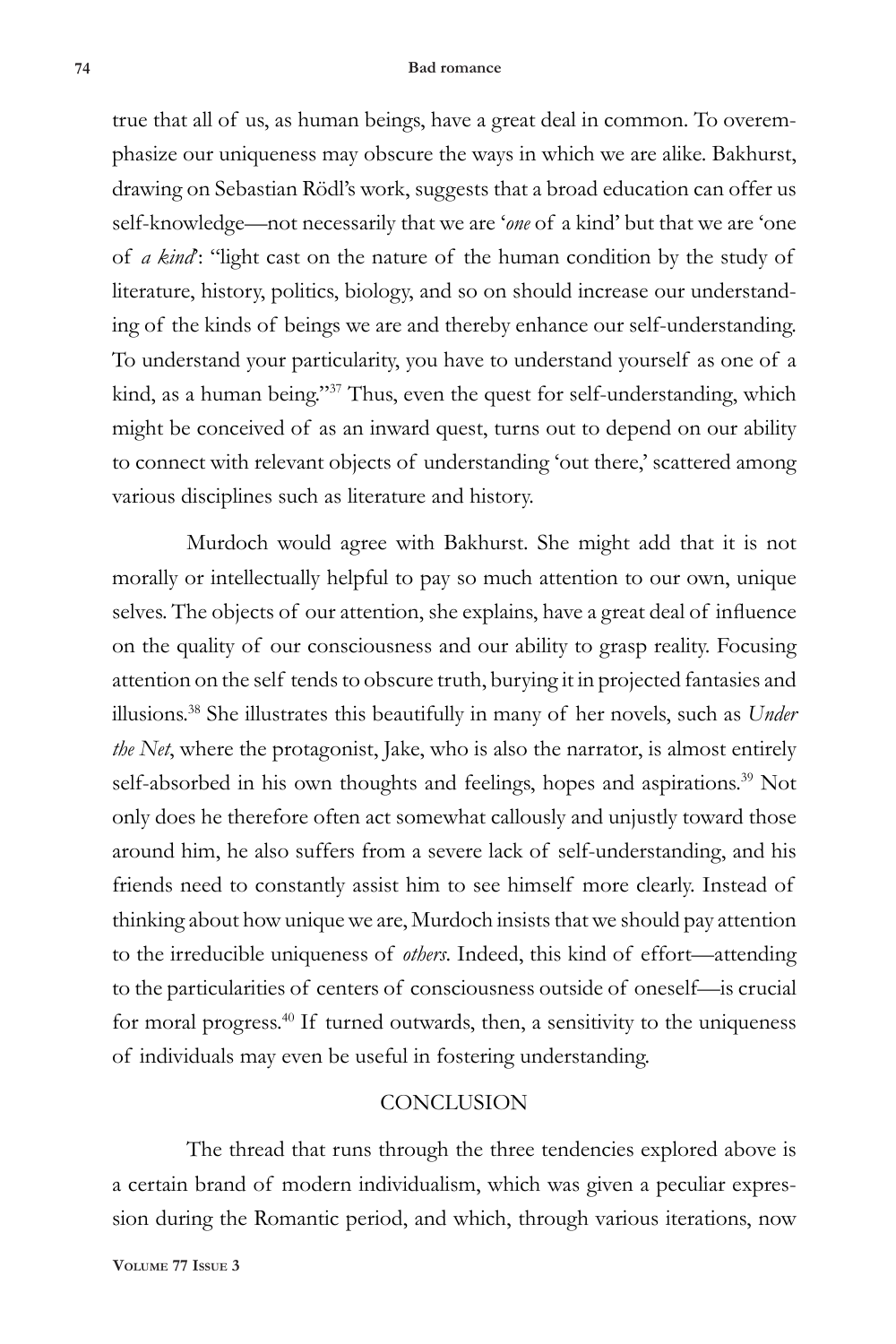influences how we in North America think about, feel, and perceive ourselves. Young people who grow up in North American families, who consume North American media, and attend North American schools are influenced by modern individualism of a Romantic kind. If we follow Murdoch, the fundamental problem with this kind of individualism is that it fattens our ego and reinforces our tendency to focus our attention on ourselves. This interferes with our vision—our ability to see others with "a just and loving gaze" and to perceive reality itself clearly, including all the objects of understanding we encounter at school. 41 Too much concern with the self acts as a kind of veil, blocking our sight. To put this is in an Aristotelian key, we might conceive of individualism as a kind of epistemic vice that prevents us from learning.<sup>42</sup> This is the fundamental danger of Romanticism. Its opposite is humility or selflessness, which increases our responsiveness to reasons. Paying close attention to the integrity of the process of understanding—especially to the conditions that the subject of understanding has to fulfil in order to connect with or reach various objects of understanding—can help educators identify and overcome the influence of educationally harmful forces emanating from Romanticism.

1 William Reese, "The Origins of Progressive Education," *History of Education Quarterly* 41, no. 1 (2001): 1-24. See David Labaree, *The Trouble with Ed Schools* (New Haven, CT: Yale University Press, 2004), 140-141, for further references.

2 Richard Peters and Paul Hirst, *The Logic of Education* (London: Routledge & Kegan Paul, 1970), 30-32.

3 David Diehl, "Re-enchantment of School Bureaucracy: The Historical Relationship Between Rationality and Romanticism," *Educational Theory* 67, no. 3 (2017): 291-307.

4 These tendencies are interrelated and there are certainly other valid ways of dividing them up; moreover, this short list does not exhaust the gamut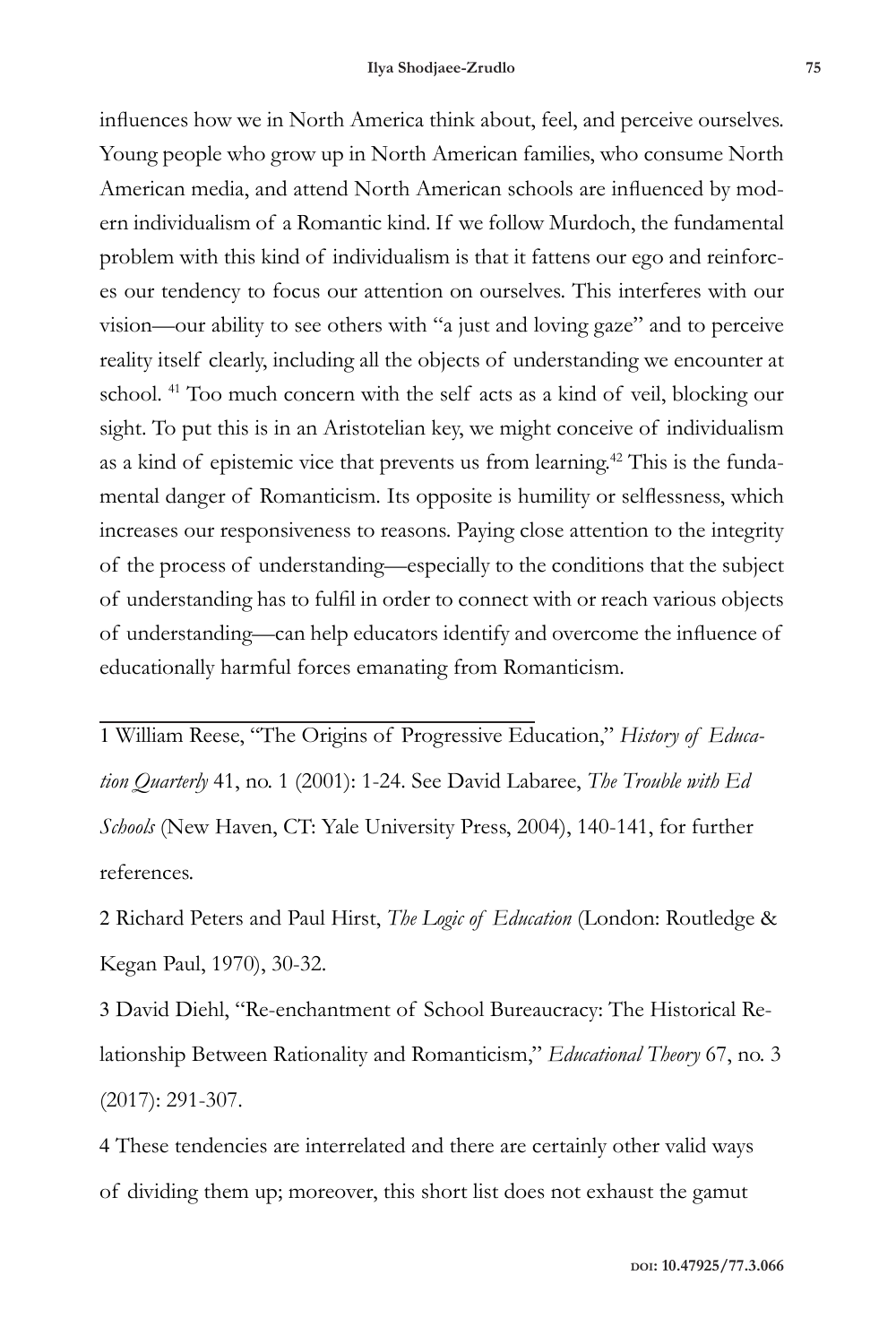of Romantic sensibilities. My conception of Romanticism is shaped by a number of sources, but Charles Taylor and Isaiah Berlin's accounts, to which I will refer throughout, loom large in my mind. I will not dwell on the debate about the proper way of delimiting or defining Romanticism as a movement or period of intellectual history. Given my focus on specific tendencies and sensibilities, whether or not they are tied to what is *essential* to Romanticism does not have much of an impact on the substance of my essay.

5 Charles Taylor, *Sources of the Self: The Making of the Modern Identity* (Cambridge, MA: Harvard University Press, 1989), Part II.

6 Taylor*, Sources of the Self*, 111-112.

7 Iris Murdoch, *The Sovereignty of Good* (London: Ark, 1970), 80. Kant is not usually considered a Romantic, but there are many Romantic themes in his work; see Isaiah Berlin, *The Roots of Romanticism* (Princeton, NJ: Princeton University Press, 1999), 68-78.

8 Due to lack of space, I cannot adequately address naturalism in this essay. The reader can refer to John McDowell, *Mind and World* (Cambridge, MA: Harvard University Press, 1996), for a convincing critique of naturalism. 9 Murdoch, *The Sovereignty of Good,* 89.

10 Murdoch, *The Sovereignty of Good*, 84.

11 Paul Fairfield, *Education after Dewey* (New York, NY: Continuum, 2009), 45. 12 This is part of the title of one of Berlin's chapters in *The Roots of Romanticism*.

13 Berlin, *The Roots of Romanticism*, 120.

14 Berlin, 120.

**Volume 77 Issue 3** 15 Douglas Yacek, "Thinking Controversially: The Psychological Condition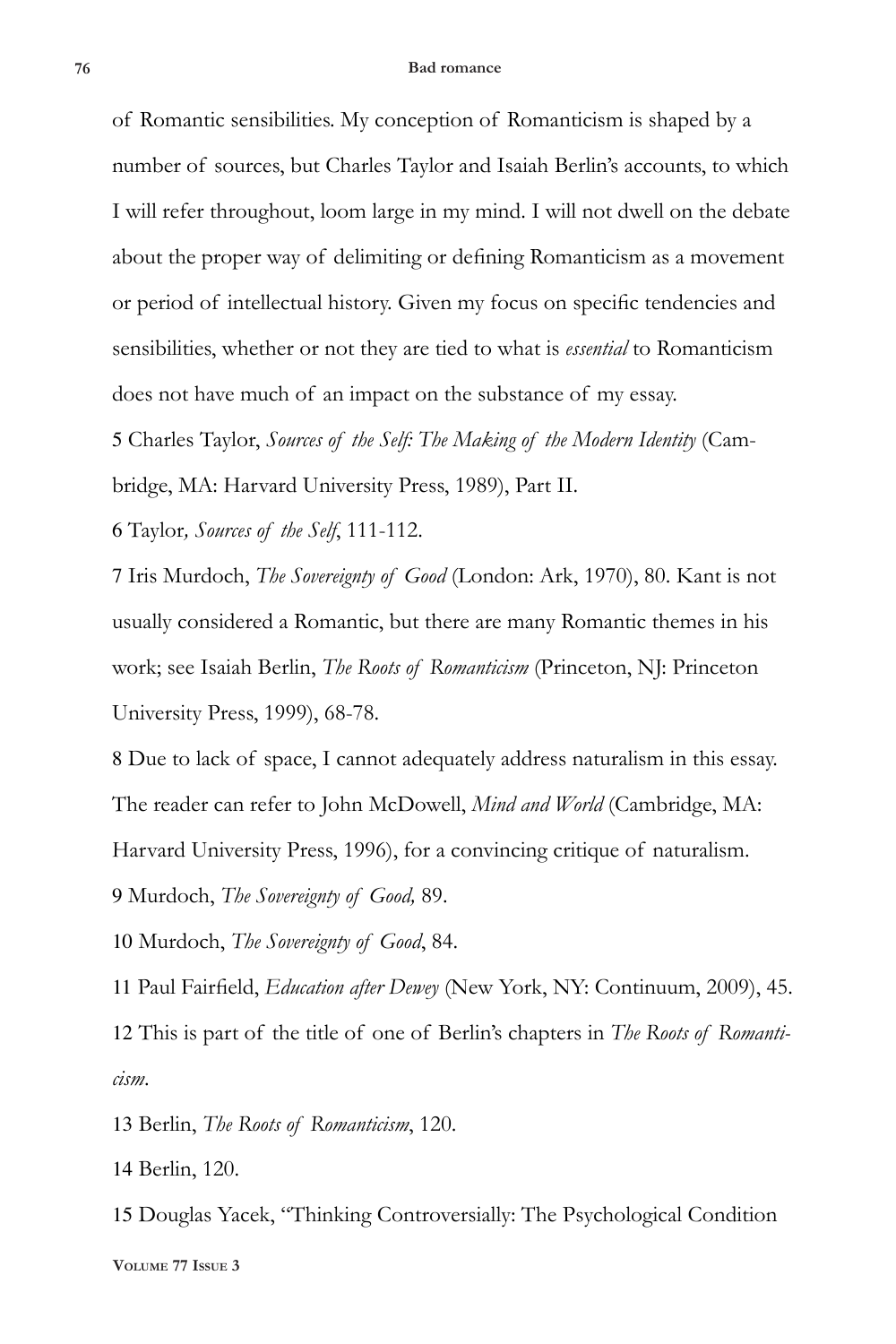for Teaching Controversial Issues," *Journal of Philosophy of Education* 52, no. 1 (2018): 83.

16 Yacek, "Thinking Controversially," 79.

17 Yacek, 79.

18 Murdoch, *The Sovereignty of Good,* 66.

19 Murdoch, *The Sovereignty of Good ,* 61.

20 Murdoch, *The Sovereignty of Good ,* 57.

21 Murdoch*,* 57.

22 David Bakhurst, *The Formation of Reason* (Hoboken, NJ: Wiley-Blackwell, 2011), 68: "Reality is one, but it is diverse, and it takes diverse means to render it intelligible in all its aspects." This certitude must, of course, be combined with humility, born from an appreciation of the limits to human understanding.

23 Berlin, *The Roots of Romanticism*, 68-78. While Berlin admits that Kant "hated romanticism" (68), he was "virtually intoxicated by the idea of human freedom" (69).

24 Berlin quotes, in this connection, a passage from *Lucinde*, a novel by Friedrich Schlegel. The hero is describing a baby, "who throws her legs in the air in a very free and unrestrained manner:" "This is how one should live! Here is a little child, naked and unrestrained by convention. It wears no clothes, it bows to no authority, it believes in no conventional directors of its life … Freedom, the capacity to throw one's legs in the air, to do anything one wishes, that is the last privilege that we have in this fearful world, this awful causal treadmill when nature presses upon us with such fearful savagery" (113).

25 Murdoch, *The Sovereignty of Good,* 89.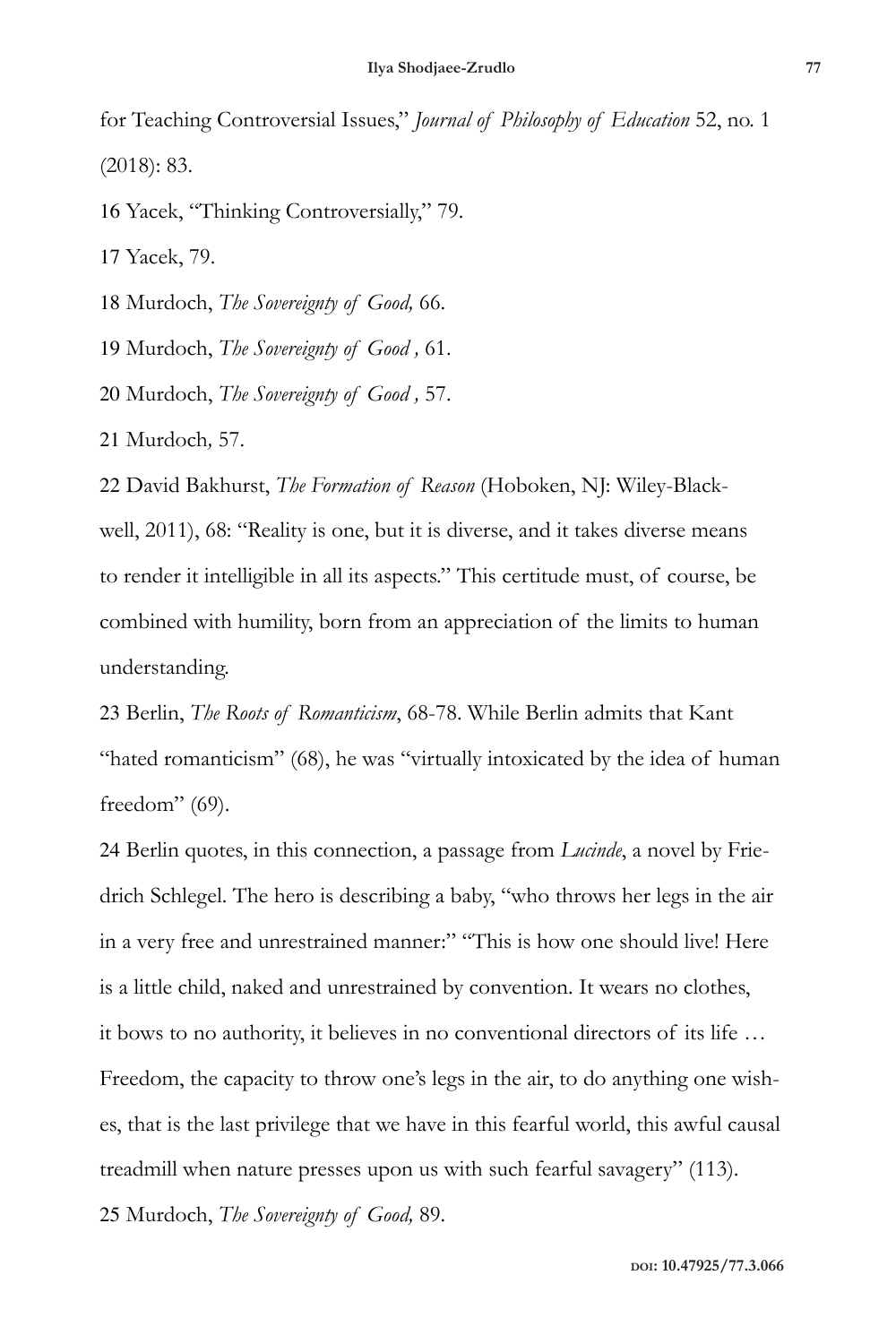26 Bakhurst, *The Formation of Reason*, The entire book deals with this theme in various ways, but Chapters 4 and 6 are especially relevant to the themes of freedom and spontaneity.

27 Louis Arnaud Reid, *Philosophy and Education* (London: Heinemann, 1962), 110.

28 Reid, *Philosophy and Education*, 125.

29 Berlin, *The Roots of Romanticism*, 139.

30 Lauren Bialystok and Polina Kukar, "Authenticity and Empathy in Education," *Theory and Research in Education* 16, no. 1 (2018): 29.

31 Avi Mintz, "The Happy and Suffering Student? Rousseau's *Emile* and the Path Not Taken in Progressive Educational Thought," *Educational Theory* 62, no. 3 (2012): 249-265.

32 Richard Peters, "Education of the Emotions," in *Education and the Development of Reason*, eds. R. F. Dearden, P. H. Hirst, and R. S. Peters (London: Routledge & Keagan Paul, 1972), 467.

33 Iris Murdoch, *Metaphysics as a Guide to Morals* (London: Chatto & Windus, 1992), 399.

34 Richard Peters, *Moral Development and Moral Education* (London: George Allen & Unwin, 1981), 68.

35 Taylor, *Sources of the Self*, 375.

36 There is a wealth of literature on this topic. See, for example, Paul Kirschner, "Stop Propagating the Learning Styles Myth," *Computers & Education*, 106 (2017): 166-171.

37 Bakhurst, *The Formation of Reason*, 161.

38 See, for example, Murdoch, *The Sovereignty of Good*, 59.

**Volume 77 Issue 3**